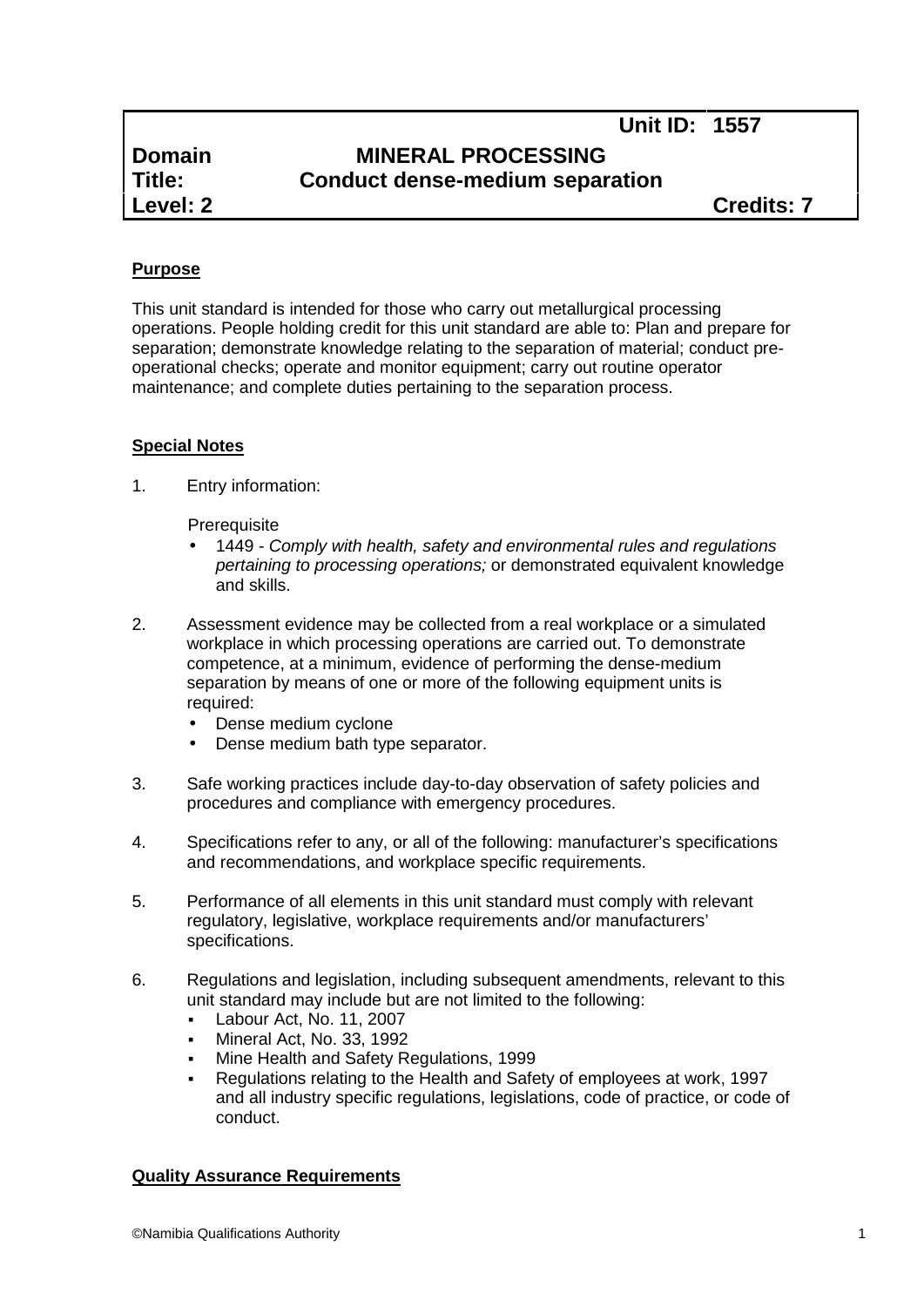This unit standard and others within this subfield may be awarded by institutions which meet the accreditation requirements set by the Namibia Qualifications Authority and the Namibia Training Authority and which comply with the national assessment and moderation requirements. Details of specific accreditation requirements and the national assessment arrangements are available from the Namibia Qualifications Authority and the Namibia Training Authority. All approved unit standards, qualifications and national assessment arrangements are available on the Namibia Training Authority website www.nta.com.na.

## **Elements and Performance Criteria**

## **Element 1: Plan and prepare for separation**

## **Performance Criteria**

- 1.1 Work instructions, including plans, specifications, quality requirements and operational details are obtained, explained, clarified and applied to the allocated task.
- 1.2 Safety and security requirements, including personal protective clothing and equipment are obtained from the site safety plan, workplace policies and procedures, explained, and applied to the allocated task.
- 1.3 Equipment, tools, fuel, lubricants, attachments and accessories selected to carry out tasks are checked for consistency with the requirements of the job, their usability and any faults rectified or reported prior to commencement of work.
- 1.4 Environmental protection requirements are identified from the project environmental management plan and applied to the allocated task.
- 1.5 Work area is inspected and prepared according to workplace procedures.

### **Element 2: Demonstrate knowledge relating to the separation of material**

#### **Range**

Principal components include system components; auxiliary systems; safety devices; and interlock systems.

#### **Performance Criteria**

- 2.1 The actions and conditions pertaining to a safe, healthy environment in the separation process are described.
- 2.2 The importance of the separation process is described in terms of achieving specified production requirements.
- 2.3 Hazards and associated risks are identified through relevant risk assessment procedures.
- 2.4 The principal components of the separation ssystem are identified and their functions described in terms of design and operational requirements.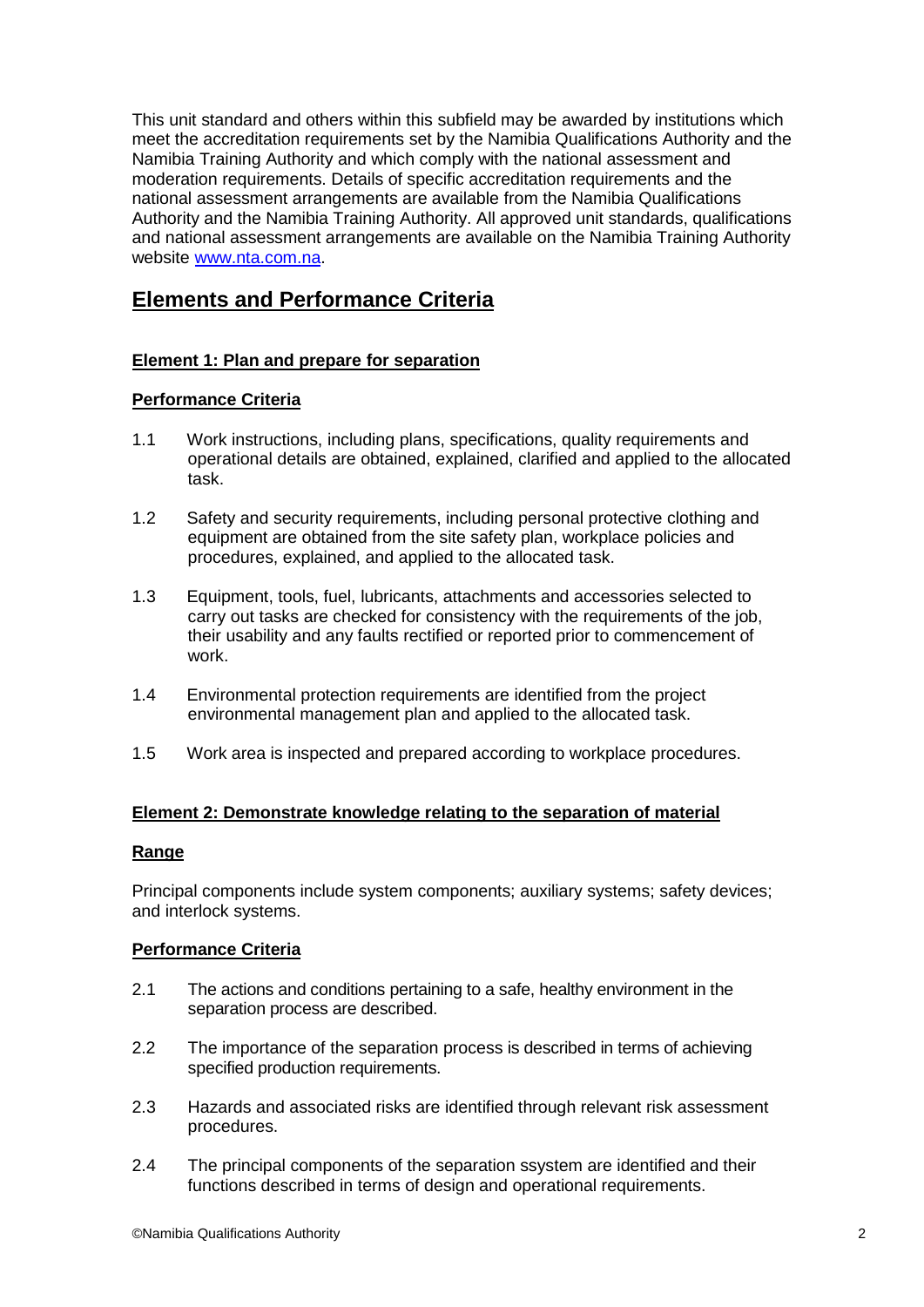- 2.5 The communication requirements pertaining to the separation process are described.
- 2.6 Corrective actions, in case of sub-standard conditions and problems be encountered, are described.

#### **Element 3: Conduct pre-operational checks**

#### **Performance Criteria**

- 3.1 Workplace hazards and associated risks are identified, minimised or eliminated according to workplace procedures and legislative requirements.
- 3.2 The separation equipment is examined and substandard conditions are reported to appropriate personnel according to workplace procedures.
- 3.3 Start-up and shutdown procedures are conducted according to manufacturer's specifications.

#### **Element 4: Operate and monitor equipment**

#### **Range**

Monitoring and controlling may include but is not limited to feed to plant; equipment adjustments; and dense-medium level adjustments.

#### **Performance Criteria**

- 4.1 Workplace hazards and associated risks are identified, minimised or eliminated according to workplace procedures and legislative requirements.
- 4.2 The seperation equipment is operated according to workplace procedures.
- 4.3 The separation process is monitored and controlled, and optimum production ensured through effective communication according to workplace procedures.
- 4.4 If necessary, corrective and/or reporting actions are taken according to workplace procedures.

#### **Element 5: Carry out routine operator maintenance**

#### **Performance Criteria**

- 5.1 Workplace hazards and associated risks are described, identified, minimised or eliminated according to workplace procedures and legislative requirements.
- 5.2 The work area is prepared in readiness for maintenance work to be carried out.